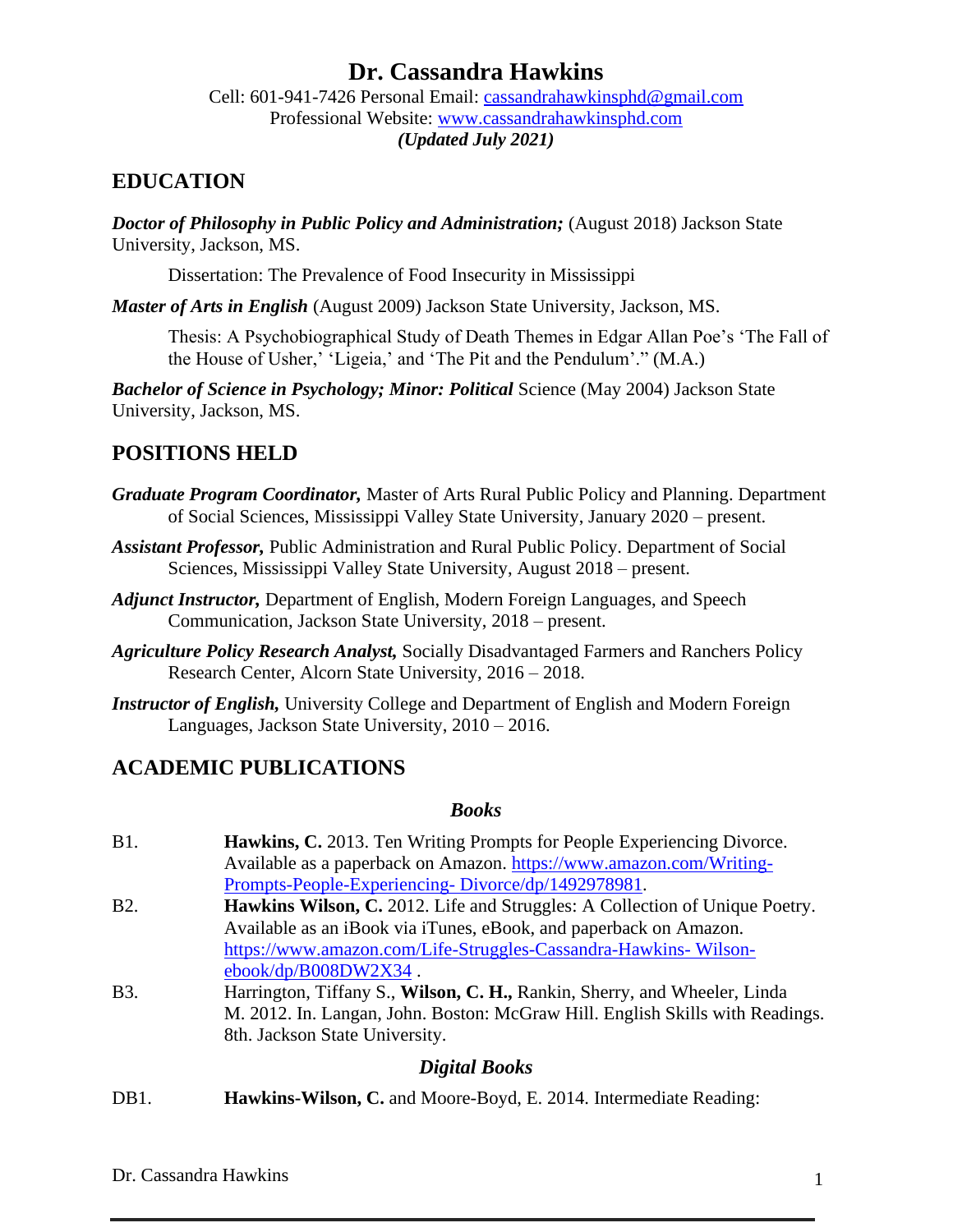|                   | Introduction to English. iBook explicitly designed for Developmental Reading<br>courses taught using an iPad at Jackson State University after Pedagogical<br>Redevelopment of Instructional Design.                                                                                                                   |
|-------------------|------------------------------------------------------------------------------------------------------------------------------------------------------------------------------------------------------------------------------------------------------------------------------------------------------------------------|
| DB <sub>2</sub> . | Hawkins-Wilson, C. 2013. Writing for Everyone. iBook designed specifically for<br>Developmental English courses taught using an iPad at Jackson State University.<br>Published on iTunes: https://itunes.apple.com/us/book/writing-for-<br>$everyone/id970265555?mt=11.$                                               |
| DB3.              | Hawkins-Wilson, C. 2013. University Success. iBook explicitly designed for<br>UNIV 100 GIFTS/QEP course being taught using an iPad at Jackson State<br>University.                                                                                                                                                     |
|                   | <b>Refereed Journal Articles</b>                                                                                                                                                                                                                                                                                       |
| PR1.              | Shih, H. Jackson, J. M., Hawkins-Wilson, C. L., and Yaun, P.-C. 2015.<br>"Promoting Computational Thinking Skills in an Emergency Management Class<br>with MIT APP Inventor." Computers in Education Journal. 6(1), pp.82-91.                                                                                          |
| PR <sub>2</sub> . | Hawkins-Wilson, C. 2014. "Dr. Chiplin Biopoem." 2014 Publication of<br>Mississippi Philological Association. POMPA: Publications of Mississippi<br>Philological Association, Volume 31.                                                                                                                                |
| PR3.              | Shih, H. Jackson, J. M., Hawkins-Wilson, C. L., and Yaun, P.-C. "Using MIT<br>app inventor in an emergency management course to promote computational<br>thinking" Age. Volume 24.                                                                                                                                     |
| PR4.              | Hawkins-Wilson, C. 2014. "The Relevance of The Souls of Black Folk in the<br>21st Century." POMPA: Publications of Mississippi Philological Association,<br>Volume 30.                                                                                                                                                 |
|                   | <b>Book Chapters</b>                                                                                                                                                                                                                                                                                                   |
| BC1.              | Thomas, T., Hawkins, C., Roby, C. 2021. HIV/AIDS and Urban Blacks in<br>Housing Sustainability: The Case of Jackson Mississippi. Global Encyclopedia<br>of Public Administration, Public Policy, and Governance. Ali Farazmand,<br>editor. Springer. https://doi.org/10.1007/978-3-319-31816-5_4099-1                  |
| <b>BC2.</b>       | Agbodzake, J., Ogolla, K., DeMatteo, K., Hawkins, C. 2021. "Collaborative<br>Governance without Hierarchy: The Case of South Dallas Project." Global<br>Encyclopedia of Public Administration, Public Policy, and Governance. Ali<br>Farazmand, editor. Springer. https://doi.org/10.1007/978-3-319-31816-<br>5_4232-2 |
| <b>BC3.</b>       | Wilder, C. Hawkins. 2016. "Internet Browsers." The SAGE Encyclopedia of<br>Online Education. Steven L. Danver, editor. Sage Publications, Inc. DOI:<br>http://dx.doi.org/10.4135/9781483318332.n195 Print ISBN: 9781483318356.<br>Online ISBN: 9781483318332.                                                          |
| <b>BC4.</b>       | Wilder, C. Hawkins. 2016. "Instant Messaging." The SAGE Encyclopedia of<br>Online Education. Steven L. Danver, editor. Sage Publications, Inc. DOI:<br>http://dx.doi.org/10.4135/9781483318332.n183 Print ISBN: 9781483318356.<br>Online ISBN: 9781483318332.                                                          |
| <b>BC5.</b>       | Wilder, C. Hawkins. 2016. "Cloud-Based Technologies." The SAGE<br>Encyclopedia of Online Education. Steven L. Danver, editor. Sage<br>Publications, Inc. DOI: http://dx.doi.org/10.4135/9781483318332.n64 Print<br>ISBN: 9781483318356. Online ISBN: 9781483318332.                                                    |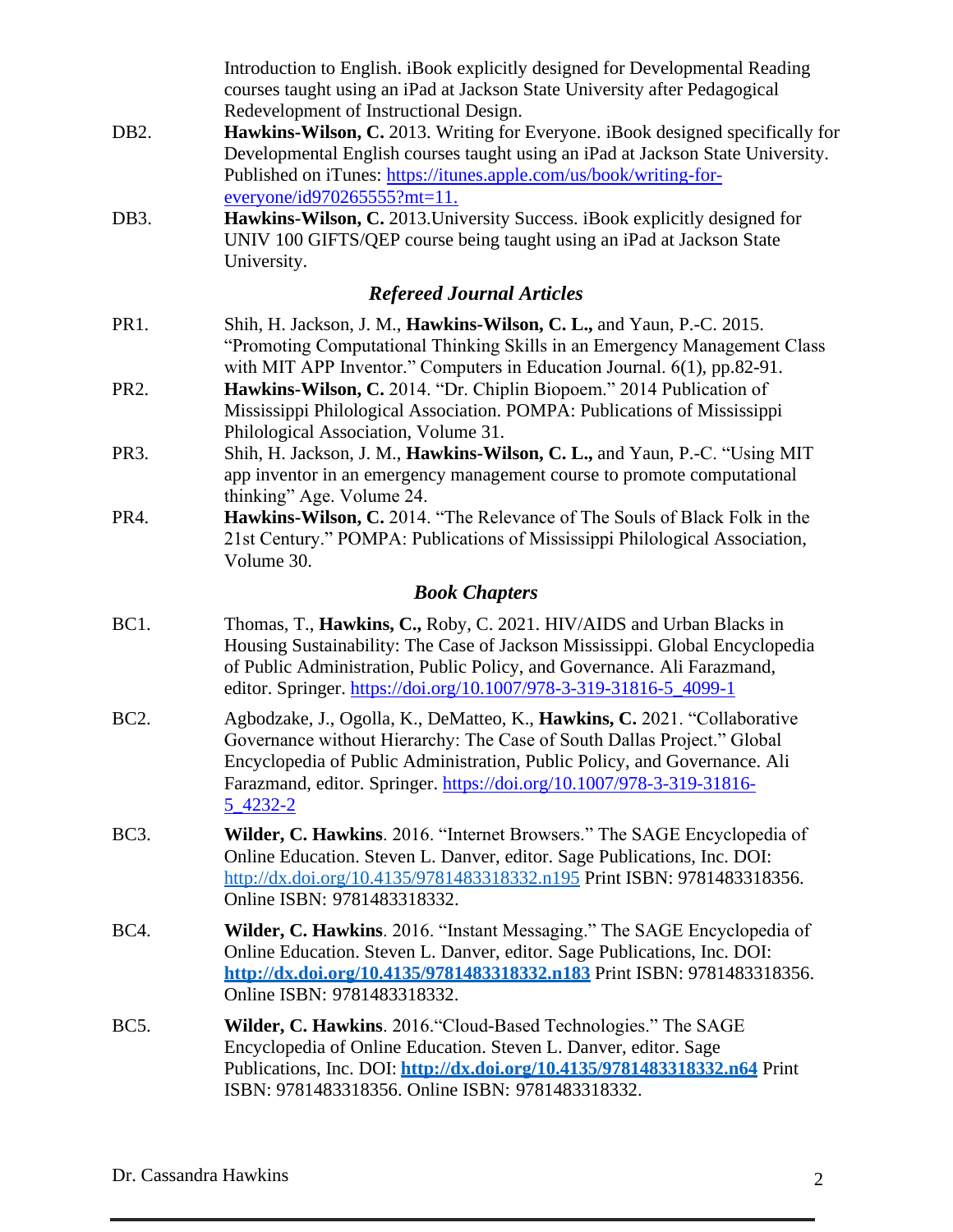| BC6.            | Wilder, C. Hawkins. 2016. "Technology Costing." The SAGE Encyclopedia<br>of Online Education. Steven L. Danver, editor. Sage Publications, Inc. DOI:<br>http://dx.doi.org/10.4135/9781483318332.n358 Print ISBN: 9781483318356.<br>Online ISBN: 9781483318332.                    |
|-----------------|-----------------------------------------------------------------------------------------------------------------------------------------------------------------------------------------------------------------------------------------------------------------------------------|
| BC7.            | Wilder, C. Hawkins. 2016. "Financial Aid." The SAGE Encyclopedia of<br>Online Education. Steven L. Danver, editor. Sage Publications, Inc. DOI:<br>http://dx.doi.org/10.4135/9781483318332.n154 Print ISBN: 9781483318356.<br>Online ISBN: 9781483318332.                         |
|                 | <b>Book Reviews</b>                                                                                                                                                                                                                                                               |
| BR <sub>1</sub> | Hawkins, C. (2021). Tackling food systems from a broad spectrum [Book<br>review]. Journal of Agriculture, Food Systems, and Community<br>Development. Advance online publication.<br>https://doi.org/10.5304/jafscd.2021.102.040                                                  |
| BR <sub>2</sub> | Wilder, C. Hawkins. (2017) Food sovereignty: Reality vs. assumptions<br>[Book review]. Journal of Agriculture, Food Systems, and Community<br>Development, 7(3), 223-224. https://doi.org/10.5304/jafscd.2017.073.015.                                                            |
|                 | <b>Blog Posts</b>                                                                                                                                                                                                                                                                 |
| BP <sub>1</sub> | Hawkins, C. (2021, January 17). Here's why the Biden-Harris<br>administration must address rural problems. 3Streams.<br>https://medium.com/3streams/heres-why-the-biden-harris-administration-<br>must-address-rural-problems-4eca43e25fac. INVITED                               |
|                 | <b>Posters</b>                                                                                                                                                                                                                                                                    |
| PC1.            | Examining the Participation of African American Farmers in USDA Programs.<br>2018 Extension Risk Management Education National Conference. Milwaukee,<br>WI. https://agrisk.umn.edu/Conferences/Presentation/examining_the_participat<br>ion_of_african_americ.                   |
| PC2.            | Identifying Challenges and Issues Impacting Socially Disadvantaged Farmers<br>and Ranchers. 2018 Extension Risk Management Education National<br>Conference. Milwaukee, WI.<br>https://agrisk.umn.edu/Conferences/Presentation/identifying_challenges_a<br>nd issues impacting s. |
|                 | <b>Conference Proceedings</b>                                                                                                                                                                                                                                                     |
| CP1.            | Shih, H. Jackson, J. M., Hawkins-Wilson, C. L. and Yaun, P.-C. "Using MIT<br>app inventor in an emergency management course to promote computational<br>thinking." ASEE Annual Conference and Exposition. 2014.                                                                   |
|                 | <b>Media Appearances</b>                                                                                                                                                                                                                                                          |
| MA1.            | "Taborian Hospital – Mound Bayou, Mississippi," Mississippi Rural<br>Voices Radio, 4 August 2009.<br>http://mymedia.msstate.edu/viewer.php?mid=10153.                                                                                                                             |
|                 | <b>FUNDED RESEARCH</b>                                                                                                                                                                                                                                                            |

# *Current Research Projects*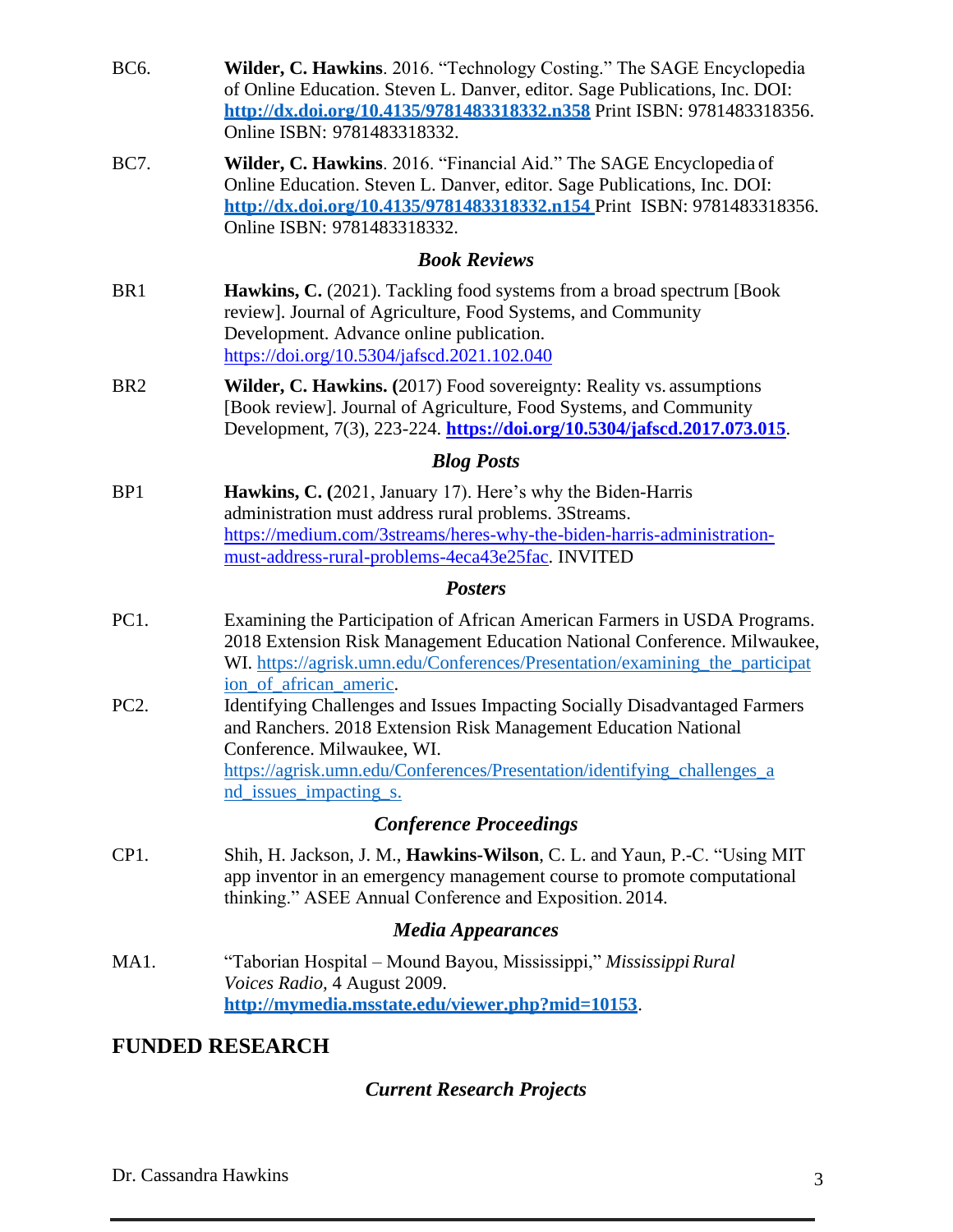RP1. **Hawkins, C.** (Principal Investigator) Prevalence of Food Insecurity in the MVSU Community. (2018 – present).

## *Completed Research Projects*

CP1. **Wilder, Cassandra Hawkins.** (Principal Investigator) Factors that Contribute to African American Farmers' Participation in USDA Programs, Socially Disadvantaged Farmers and Ranchers Policy Research Center, Alcorn State University, Lorman, Mississippi. (2016-2017).

## *Awarded Research Grants from External Funding Sources*

#### **Individual**

| EF1. | Healthy for Life ® 20 BY 20 Health Initiative – Aramark and the American Heart          |
|------|-----------------------------------------------------------------------------------------|
|      | Association Funded \$2500 (2019-2020).                                                  |
| EF2. | Research! America Civic Engagement Initiative Microgrant Funded \$2000 (2019-<br>2020). |
| EF3. | Southern Risk Management Education Center. 2018 Extension Risk Management               |
|      | Education Conference Travel Scholarship (2018).                                         |

#### **Collaboration**

EF4. Computational Thinking as an Approach to Refining the CriticalThinking and Analytical Reasoning Skills of Undergraduates at an HBCU Award #1240251 - Computational Thinking Project Faculty Member– National Science Foundation (2013-2014).

### *Awarded Research Grants from Internal Funding Sources*

- IF1. Faculty Development Center, Mississippi Valley State University Grant -\$1,000 (October 2019).
- IF2. Faculty Development Center, Mississippi Valley State University Grant \$1,000 (September 2019).
- IF3. Wilder, Cassandra Hawkins. (Principal Investigator) Factors that Contribute to African American Farmers' Participation in USDA Programs, Socially Disadvantaged Farmers and Ranchers Policy Research Center, Alcorn State University, Lorman, Mississipi (2016-2017).
- IF4. Center for University Scholars, Jackson State University Travel Grant (2014).
- IF5. Center for University Scholars, Jackson State University Travel Grant (2013).

## **FACULTY – STUDENT COLLABORATIVE RESEARCH**

- FS1. Arnesha Harris and Alexcia Givens, February 2020 Conference of Minority Public Administrators. Poster Presentation. Civic Engagement and Graduate Students. Students won 3rd Place in Poster Presentation.
- FS2. Eva Zongo, February 2019 Mississippi Political Science Association. Paper Presentation. "Examining the Impact of Demographic Changes on Rural Communities."

## **DOCTORAL DISSERTATION CHAIR AND COMMITTEE MEMBER**

DD1. Ashley Henderson-McLaughlin, College of Science, Engineering & Technology, Department of Urban and Regional Planning. Dissertation Title: "A Study of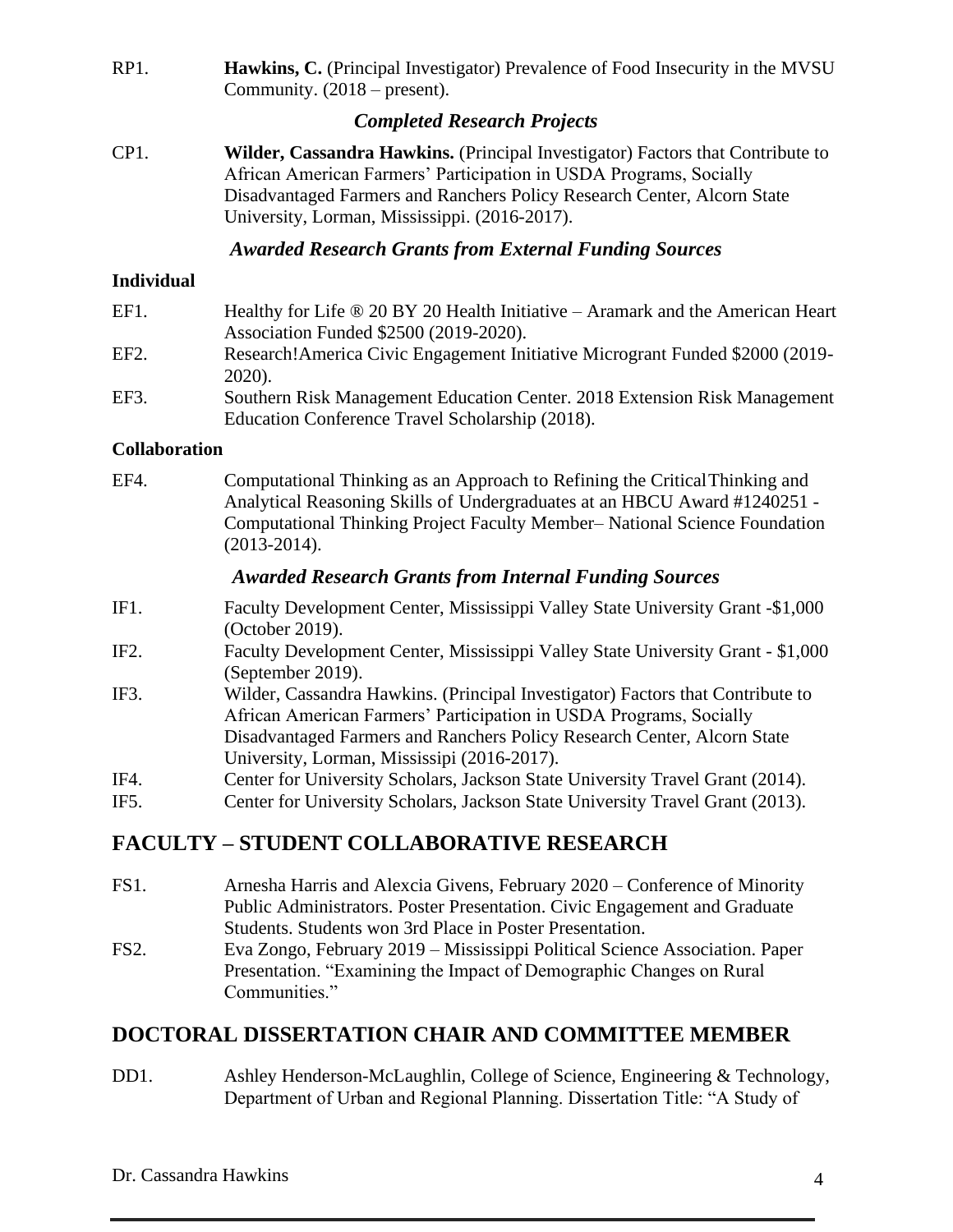Shifting The Tide in the Area of Urban Flooding: Provisions for Sustainable and Resilient Infrastructure Response Prior to Natural Disasters." Graduated Summer 2021-Commencement December 2021 (External Member)

## **RESEARCH MANAGEMENT/PROGRAM EVALUATION**

| RM1.  | Tougaloo College; The Bennie G. Thompson Delta Leadership Initiative; Project  |
|-------|--------------------------------------------------------------------------------|
|       | Evaluator/Policy Researcher (2020 - 2021).                                     |
| RM1.  | National Center for Appropriate Technology; Mississippi Food Systems           |
|       | Fellowship Nurturing Systems Thinkers Collaborative; Evaluation Consultant     |
|       | $(2020 - present).$                                                            |
| RM2.  | National Center for Appropriate Technology; Mississippi Food Justice           |
|       | Collaborative; Evaluation Consultant (2018 – 2019).                            |
| RM3.  | Mississippi State University; Assessing Government Assistance for Socially     |
|       | Disadvantaged Farmers and Ranchers; Principal Investigator: Leslie Hossfeld,   |
|       | Ph.D. (2017 – 2018). Grant Amount: \$49,581.                                   |
| RM4.  | Prairie View A&M University; Factors Impacting Access to and Participation in  |
|       | Farm Bill Programs by Socially Disadvantaged and Veteran Farmers and           |
|       | Ranchers; Principal Investigator: Alfred L. Parks, Ph.D. (2017 – 2018). Grant  |
|       | Amount: \$49,129.                                                              |
| RM5.  | Jackson State University; An Impact of the Agriculture Act of 2014 on          |
|       | Mississippi's Socially Disadvantaged Farmers and Ranchers; Principal           |
|       | Investigator: Johnny B. Gilleylen, Sr., Ph.D. (2017 – 2018). Grant Amount:     |
|       | \$171,600.                                                                     |
| RM6.  | Federation of Southern Cooperatives; Land Loss Trends among Socially           |
|       | Disadvantaged Farmers and Ranchers in the Black Belt Region from 1969 to       |
|       | 2017; Principal Investigator: Monica Rainge, JD, LLM (2017 - 2018). Grant      |
|       | Amount: \$49,995.                                                              |
| RM7.  | Tougaloo College; Factors that Affect Access and Use of Technology by Socially |
|       | Disadvantaged Farmers in the Mississippi Delta: Principal Investigator: Sandra |
|       | Hayes, Ph.D. (2017 – 2018). Grant Amount: \$49,129.                            |
| RM8.  | Alcorn State University: Factors that Contribute to African American Farmers'  |
|       | Participation in USDA Programs; Principal Investigators: A. Benedict Udemgba,  |
|       | Ph.D.; Donna M. Williams, Ph.D. (2016 - 2017). Grant Amount: \$50,000.         |
| RM9.  | Tennessee State University; Evaluating Socially Disadvantaged Farmers and      |
|       | Ranchers Participation in USDA Programs and Services in Tennessee; Principal   |
|       | Investigator: Arvazena Clardy, Ph.D. (2016 – 2017). Grant Amount: \$42,910.    |
| RM10. | Florida A&M University; Impacting Socially Disadvantaged Farmers and           |
|       | Ranchers with the USDA Certified Organic Program and Related USDA              |
|       | Programs; Principal Investigator: Jennifer Taylor, Ph.D. (2016 – 2017). Grant  |
|       | Amount: \$50,000.                                                              |

## **UNPUBLISHED WORKS**

#### *Submitted Works*

WS1. **Hawkins, C**. Investigating Food Security in Mississippi Through the Lens of Educational Attainment.

#### *Works in Progress*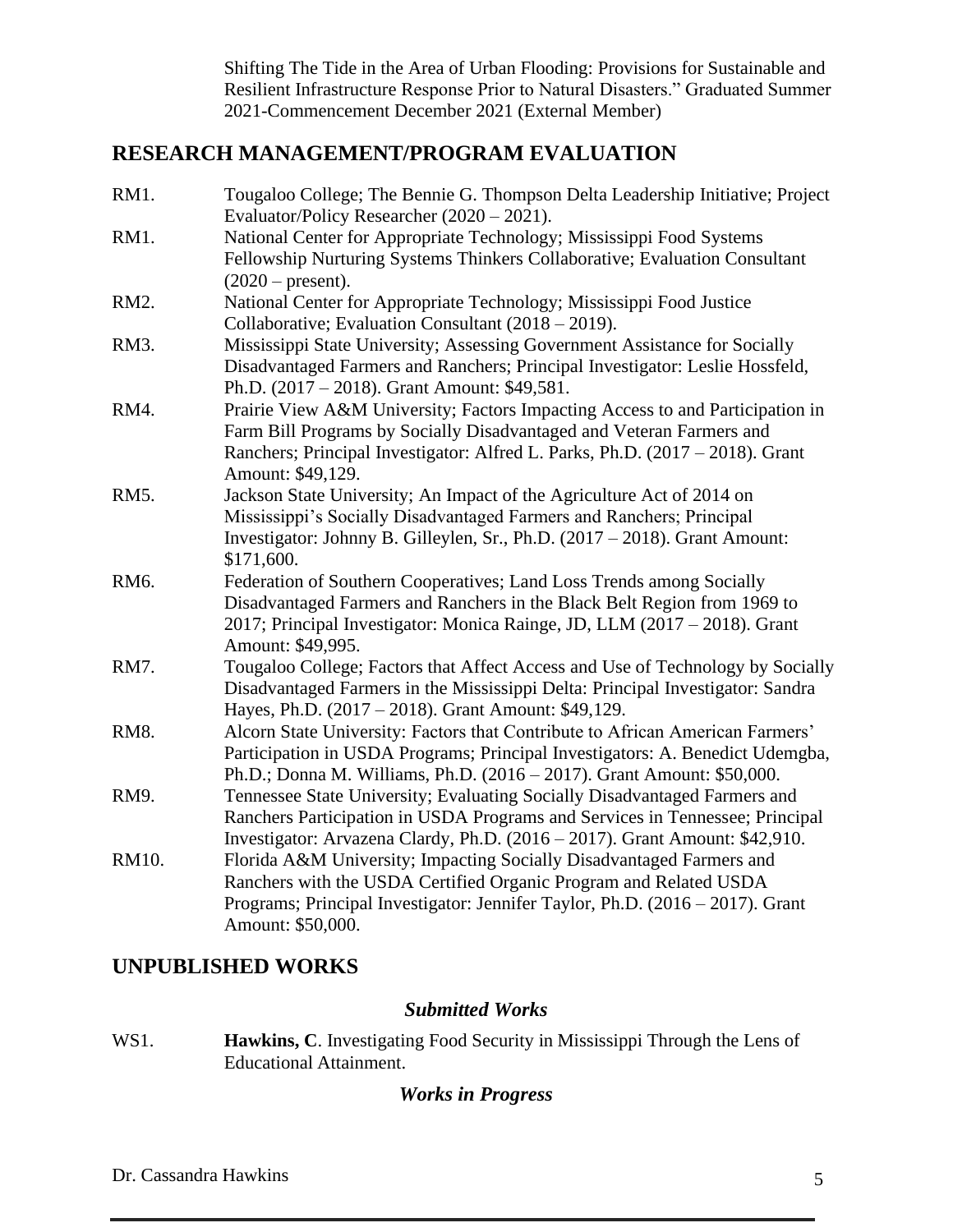WP1. **Hawkins-Wilson, C.** and T. Harrington. An Uphill Journey: Experiences in Teaching at a Historical Black University. Relevancy from Within: A Collection of Essays and Articles, which Provide an Insider View on the Relevancy of HBCUs. Monica G. Flippin Wynn.

# **SCHOLARLY PRESENTATIONS**

## *Presentations as Lead Author and Presenter*

| P1.               | Promoting Farm Sustainability among African American Farmers. Annual<br>Meeting Agricultural History Society. 2021                                                                                                                                                |
|-------------------|-------------------------------------------------------------------------------------------------------------------------------------------------------------------------------------------------------------------------------------------------------------------|
| P <sub>2</sub> .  | Tackling Food Insecurity on College Campuses to Improve Student Success.<br>Annual Meeting. National Technology and Social Science Conference. National<br>Social Science Association. 2021.                                                                      |
| P3.               | Recognizing the Significance of a Campus Pantry. Mississippi Valley State<br>University. Student Government Association. Mississippi Valley State<br>University. 2021.                                                                                            |
| P4.               | Addressing Food Insecurity on Your College Campus and in You Community.<br>Mississippi Valley State University. Student Government Association.<br>Mississippi Valley State University. 2020.                                                                     |
| P5.               | Exploring Civic Engagement in Graduate Courses at Historically Black<br>Colleges and Universities. Annual Meeting. National Association of African<br>American Studies. Dallas, TX. 2020.                                                                         |
| P6.               | The Relationship between Sociodemographic Factors and Food Insecurity in<br>Mississippi. Louisiana State University. 50 <sup>th</sup> Annual Meeting. Southeastern<br>Conference for Public Administrators. Louisiana State University. Baton Rouge,<br>LA. 2019. |
| P7.               | The Impact of Food on the Black Community. Black Experience Series at the<br>Xavier University of Louisiana. INVITED. New Orleans, LA. 2019.                                                                                                                      |
| P8.               | Addressing Food Insecurity in Rural Communities. INVITED. 39th Annual<br>Social Work Conference. Mississippi Valley State University. Itta Bena, MS.<br>2019.                                                                                                     |
| P9.               | Rural Public Policy and Planning Program at Mississippi Valley State<br>University. INVITED. 5 <sup>th</sup> Annual Saving Rural America Farmers Conference.<br>Mississippi Minority Farmers Alliance. Okolona, MS. 2019.                                         |
| P10.              | Guest Speaker. INVITED. Fall 2018 Public Policy Student Symposium. Jackson<br>State University. Jackson, MS. 2018.                                                                                                                                                |
| P11.              | What You Need to Know About Food Insecurity in Mississippi. INVITED.<br>World Food Day. School of Social Work. Mississippi State University.<br>Starkville, MS. 2018.                                                                                             |
| P12.              | Examining the Participation of African American Farmers in USDA Programs.<br>81 <sup>st</sup> Annual Meeting Rural Sociological Society. Portland, OR. 2018.                                                                                                      |
| P13.              | An Examination of Colorism in The Darkest Child. Mississippi Philological<br>Association. Jackson, MS. 2018.                                                                                                                                                      |
| P <sub>14</sub> . | Factors that Contribute to African American Farmers' Participation in USDA<br>Programs. 4th Annual Centers for Research Excellence Symposium: Research<br>Seminar Series - Alcorn State University - Lorman, Mississippi. 2018.                                   |
| P15.              | Focusing on Policy Research that Impacts Socially Disadvantaged Farmers and<br>Ranchers. INVITED. Mississippi Minority Farmer's Alliance Saving Rural<br>America Annual Conference. 2018.                                                                         |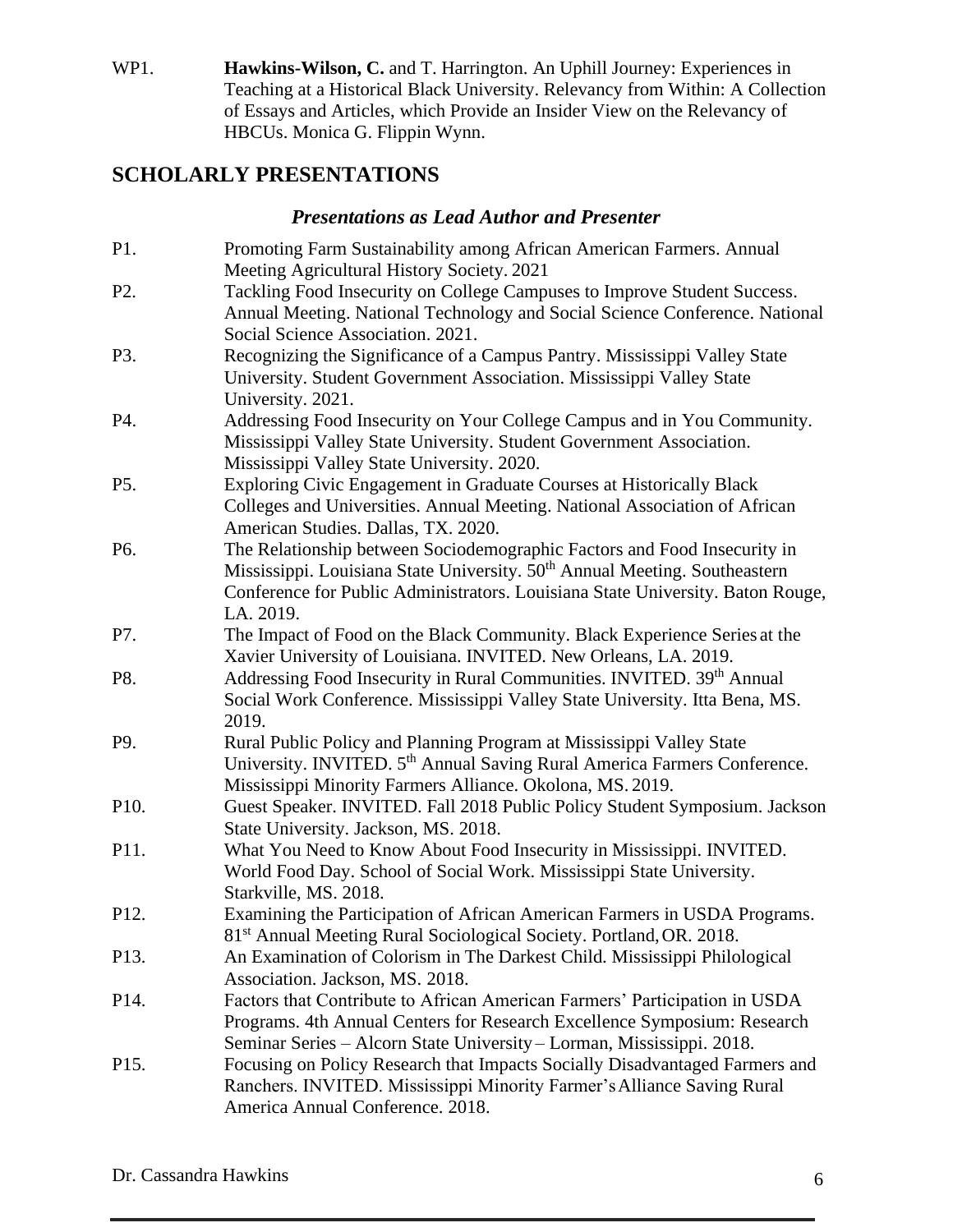| P16.              | Examining the Participation of African American Farmers in USDA Programs -<br>75 <sup>th</sup> Annual Professional Agricultural Workers Conference (PAWC) Tuskegee                                            |
|-------------------|---------------------------------------------------------------------------------------------------------------------------------------------------------------------------------------------------------------|
| P17.              | University, Tuskegee AL. 2017.<br>Women in Agriculture Lecture Series, School of Agriculture and Applied<br>Sciences. Alcorn State University. - Lorman, Mississippi. 2016.                                   |
| P18.              | Agriculture Lunch and Learn. INVITED. Hinds Community College, Utica, MS.<br>2016.                                                                                                                            |
| P <sub>19</sub> . | Community Engagement: Service Learning in the Higher Education Classroom.<br>National Association of African American Studies Annual Conference. Baton<br>Rouge, LA. 2015.                                    |
| P20.              | Children's Access to Mental Health Care in Mississippi. INVITED. Public<br>Policy Student Symposium. Jackson State University. Jackson, MS. 2014.                                                             |
| P21.              | Assessing Students Using Polldaddy. Mississippi Association of Developmental<br>Education. Raymond, MS. 2014.                                                                                                 |
| P22.              | Children's Access to Mental Health Care in Mississippi. Southeastern<br>Conference for Public Administration. Atlanta, GA. 2014.                                                                              |
| P23.              | Connecting Academics and Pedagogy with Hip Hop." Southwest Popular<br>Culture/American Culture Association Annual Meeting. Albuquerque, NM.<br>2014.                                                          |
| P <sub>24</sub>   | Teaching with Technology Pedagogy." INVITED. 2014 Cyberlearning Summit.<br>Jackson, MS. 2014.                                                                                                                 |
| P25.              | Northwest Community College Authors Rodeo. INVITED. Senatobia, MS.<br>2014.                                                                                                                                   |
| P <sub>26</sub> . | Implementing Digital Storytelling in University Success with students from<br>University Success for the University Success QEP section." INVITED. Jackson<br>State University. Jackson, MS.                  |
| P27.              | Using Technology to Bridge the Gap Between Advisor and Advisee."<br>INVITED. Mississippi Advisor's Annual Meeting. Jackson, MS. 2013.                                                                         |
| P <sub>28</sub> . | Where Did the Time Go? The Importance of Implementing Time-Management<br>Strategies in Higher Education. INVITED. Jackson State University Summer<br>Developmental Program Annual Meeting. Jackson, MS. 2013. |
| P <sub>29</sub> . | The Relevancy of The Souls of Black Folk in the 21st Century. National<br>Association of African American Studies Annual Conference. Baton Rouge,<br>LA. 2013.                                                |
| P30.              | The Relevancy of The Souls of Black Folk in the 21st Century. Du Bois and the<br>Wings of Atlanta 50th Anniversary Commemorative Conference. Atlanta, GA.<br>2013.                                            |
| P31.              | The Relevancy of The Souls of Black Folk in the 21st Century. Mississippi<br>Philological Association. Hattiesburg, MS. 2013.                                                                                 |
| P32.              | Life and Struggles. INVITED. Black Writers and Book Clubs Literacy Festival.<br>2012.                                                                                                                         |
| P33.              | Blogging: Integrating Technology in the Developmental Classroom. Mississippi<br>Association of Developmental Education. 2011.                                                                                 |
|                   | <b>Presentations as Co-Presenter</b>                                                                                                                                                                          |
| P34.              | Collaborative Governance without Hierarchy: The Case of South Dallas Project.<br>Annual Meeting Conference of Minority Public Administrators (COMPA).<br>Annual Meeting. 2021.                                |
| P35.              | HIV/AIDS and Urban African Americans in Housing Sustainability: The Case                                                                                                                                      |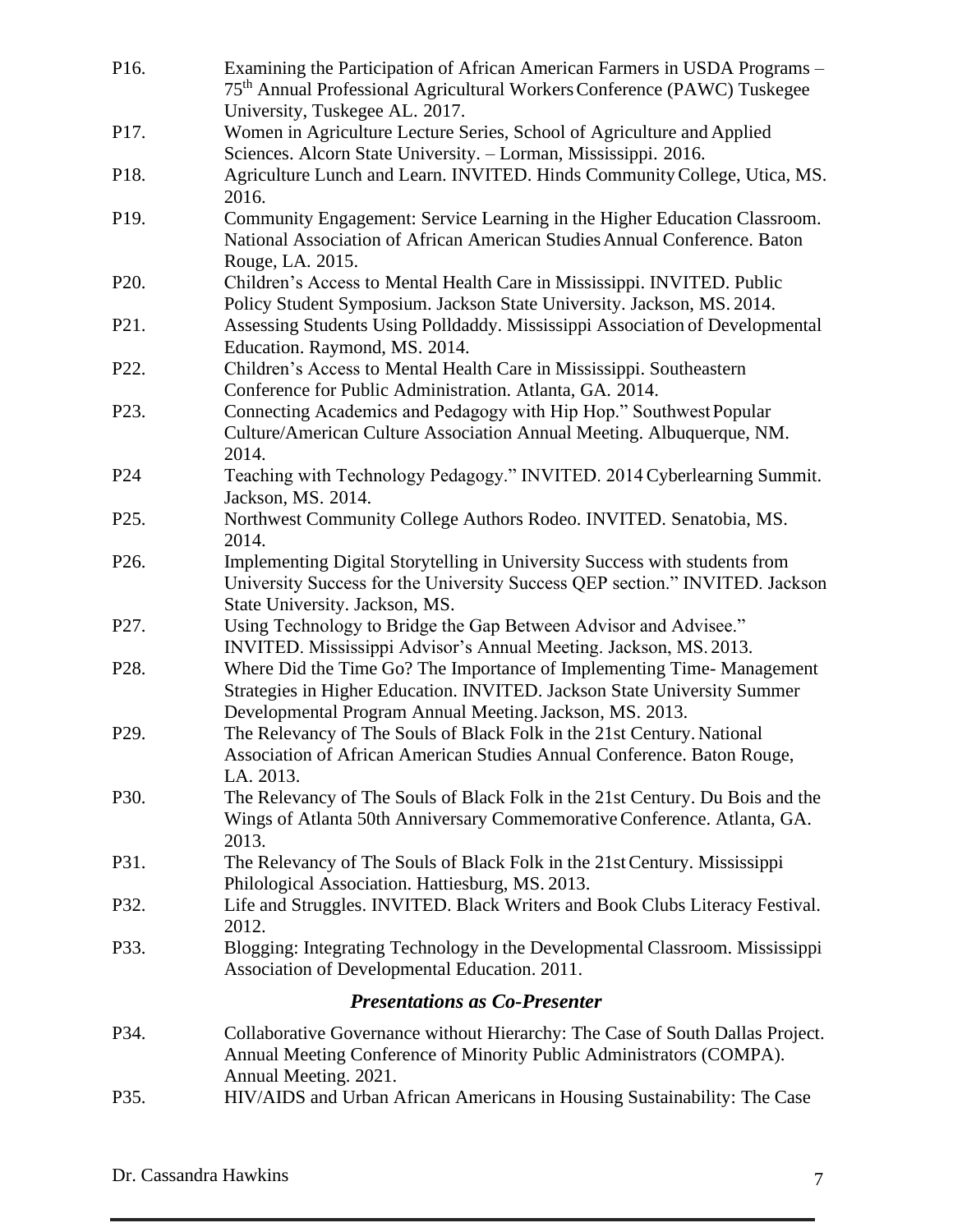|                   | of Jackson, Mississippi. Annual Meeting Conference of Minority Public<br>Administrators (COMPA). 2021.                                                                                                                                              |
|-------------------|-----------------------------------------------------------------------------------------------------------------------------------------------------------------------------------------------------------------------------------------------------|
| P <sub>36</sub> . | Historically Black Colleges and Universities-Still Relevant. INVITED. Annual<br>Meeting National Association of African American Studies. Dallas, TX. 2020.                                                                                         |
| P37.              | Identifying Challenges and Issues Impacting Socially Disadvantaged Farmers<br>and Ranchers - 75th Annual Professional Agricultural Workers Conference<br>(PAWC) Tuskegee University - Tuskegee, AL. 2017.                                           |
| P38.              | Strategic Approaches to Engaging Vulnerable Populations in Community<br>Development. Annual Meeting. Northeast Conference on Public Administration<br>(NECOPA). University of Vermont. Burlington, VT. 2017.                                        |
| P39.              | Using MIT App Inventor in an Emergency Management Course to Promote<br>Computational Thinking. Annual Meeting. American Society for Engineering<br>Education. 2014.                                                                                 |
| P40.              | Transforming Student Learning Using Computational Thinking: An<br>Interdisciplinary Approach. National Social Science Association. Annual<br>Meeting. Las Vegas, NV. 2014.                                                                          |
| P41.              | Faith Without Works Is Dead: The Influence of Religion on Healthy Eating<br>Habits. American Society of Public Administrators (ASPA) Annual Conference.<br>New Orleans, LA. 2013.                                                                   |
| P42.              | Kindling an Interest in English: Benefits of Incorporation of Kindle in<br>Developmental Education. Co-Presenter. Mississippi Association of<br>Developmental Education. Starkville, MS. 2012.                                                      |
| P43.              | Social Equity in Eliminating Health Disparities: Addressing Obesity in African<br>American Women. Co-Presenter. McAllen, TX. 2012.                                                                                                                  |
|                   | <b>Presentations Cancelled Due to The Coronavirus</b>                                                                                                                                                                                               |
| P1.               | Food Insecurity in the Mississippi Delta: An Exploration of the Prevalence of<br>Food Insecurity in the Mississippi Valley State University Community:<br>Cassandra Hawkins. Annual Meeting Southern Sociological Society. 2020.<br><b>INVITED.</b> |
| P <sub>2</sub> .  | Promoting Farm Sustainability among African American Farmers. Annual<br>Meeting Agricultural History Society Meeting. 2020.                                                                                                                         |

#### **HIGHER EDUCATION TEACHING**

\*Indicates Online Teaching

#### *Mississippi Valley State University (2018-present)*

State and Local Government\* Research Methods in Public Administration\* – Graduate course Seminar in Public Administration\* – Graduate course American National Government\* Statistical Analysis\* – Graduate course- Using IBM SPSS and R Rural Policy Planning, Evaluation, and Analysis\* – Graduate course Writing in Social Sciences\* Introduction to Public Administration\* Rural Community and Economic Development\*– Graduate course *Jackson State University (2018 – present)*

Composition I\*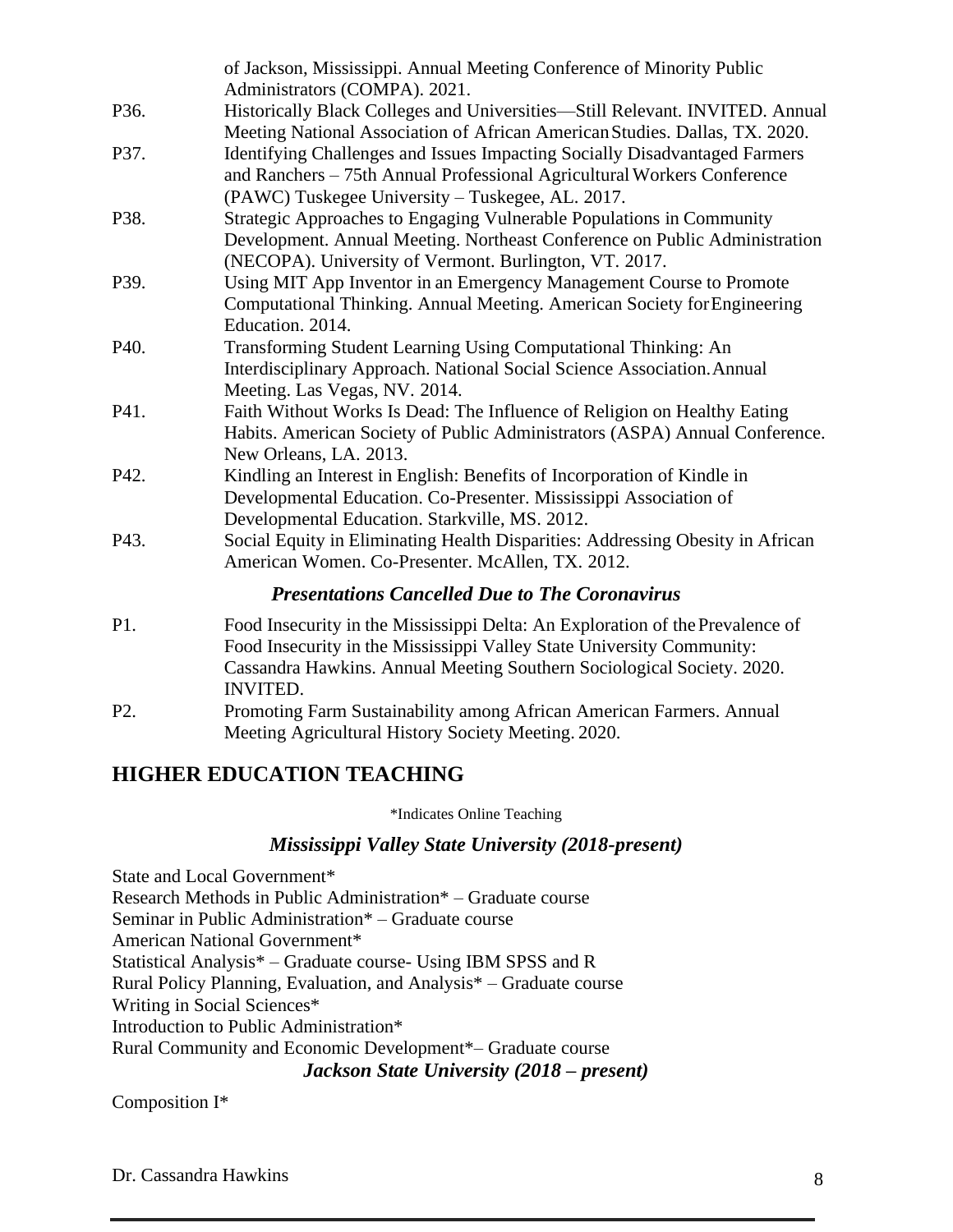Composition II\* Developmental English\*

*Blue Sky English Online (2015-2016)*

Conversational English\*

#### *Jackson State University (2010-2016)*

Intermediate English\* Intermediate Reading\* Composition I\* Composition II\* World Literature\* Functional Writing\* University Success (Honors and QEP sections) \* Computational Thinking – Department of Computer Science, National Science Foundation Grant\*

### *Holmes Community College (2010-2012)*

Intermediate English\* Intermediate Reading\* Composition I\* Composition II\*

*Hinds Community College (2010-2011)*

Beginning English\* Intermediate English\* Intermediate Reading\* Composition I\*

*Virginia College (2006-2007)*

Intermediate English General Psychology **HIGHER EDUCATION ADVISEMENT** 

#### *Undergraduate*

#### **Mississippi Valley State University**

• Faculty Advisor for Government and Politics Undergraduate Students

#### **Jackson State University**

• Faculty Advisor for students in Undergraduate Studies

#### **Hinds Community College**

• Faculty Advisor for students in Developmental Education

#### *Graduate*

#### **Mississippi Valley State University**

• Graduate Program Coordinator in the Rural Public Policy and Planning Program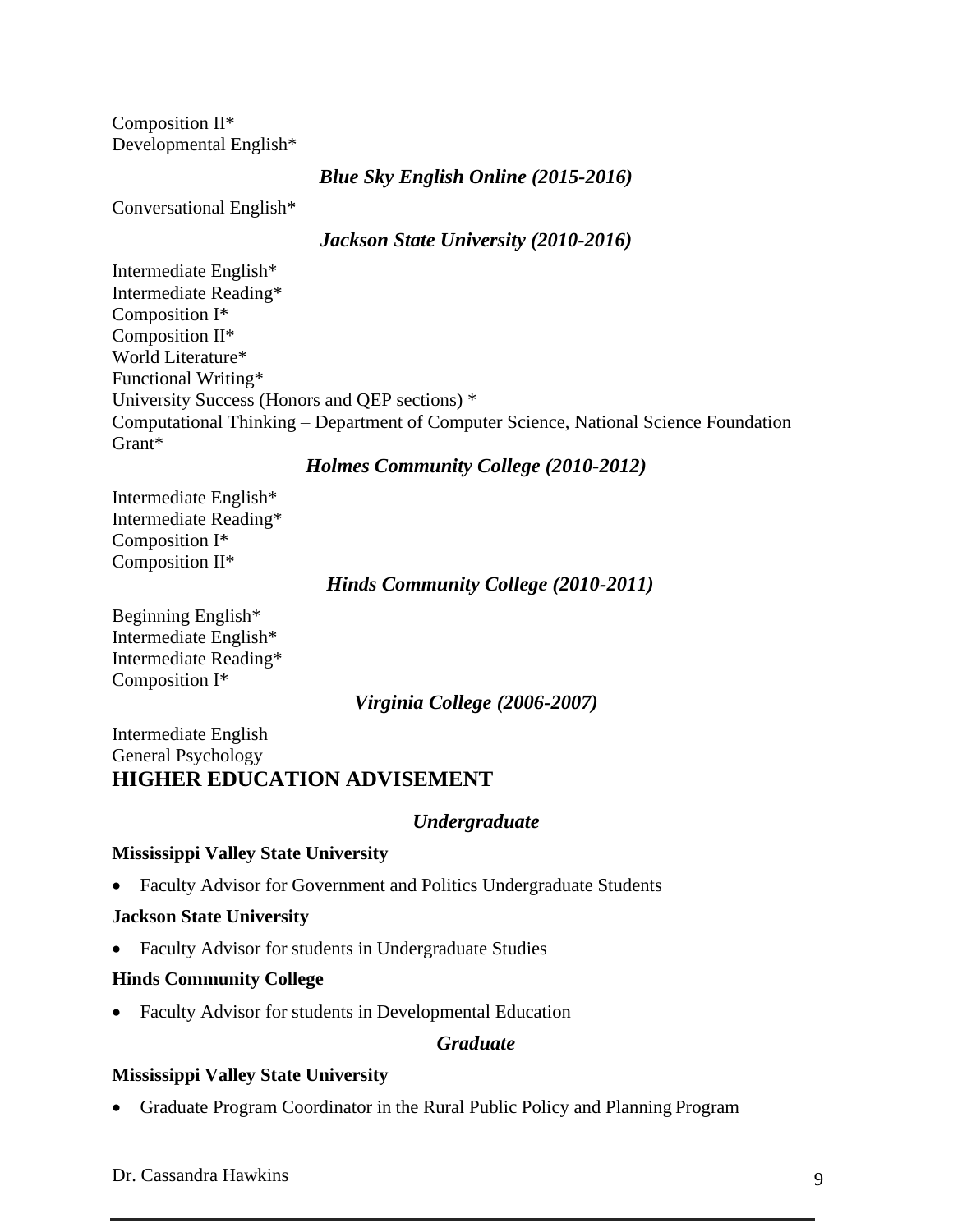• Faculty Advisor for students in Rural Public Policy and Planning

## **SECONDARY EDUCATION TEACHING**

#### *Jackson Public Schools (2008-2011)*

- Special Education Teacher
- Inclusion Teacher

#### *Scott County Public Schools (2006-2007)*

- Special Education Teacher
- **Inclusion Teacher**

#### *Jackson Public Schools (2005-2006)*

- Special Education Teacher
- Inclusion Teacher

## **PROFESSIONAL AFFILIATIONS**

- Toastmasters International Capital City Club
- Agricultural History Society
- National Association of African American Studies (NAAAS)
- National Association of Social Science
	- o Executive Board Member
- American Society for Public Administration (ASPA)
- Conference of Minority Public Administrators (COMPA)
	- o Executive Board Member Secretary (2020 present)
- Rural Sociological Society (RSS)
	- o Rural Poverty Research Interest Group (RIG)
		- Chair-Elect  $(2018 2019)$
		- Chair  $(2019 present)$
	- o Council Member
		- Membership Committee Chair (2019-2023)

## **UNIVERSITY SERVICE**

#### *Mississippi Valley State University*

#### **College and University Service**

- President, Faculty Senate (2021 present)
- Member, University Strategic Planning Committee (2021 present)
- Member, Institutional Effectiveness Committee (2021 present)
- Advisor, Political Science Club (2020 present)
- Advisor, Pi Sigma Alpha (2020 present)
- Advisor, Mississippi Valley State University Rural Policy Student Advocacy Group (2019 present)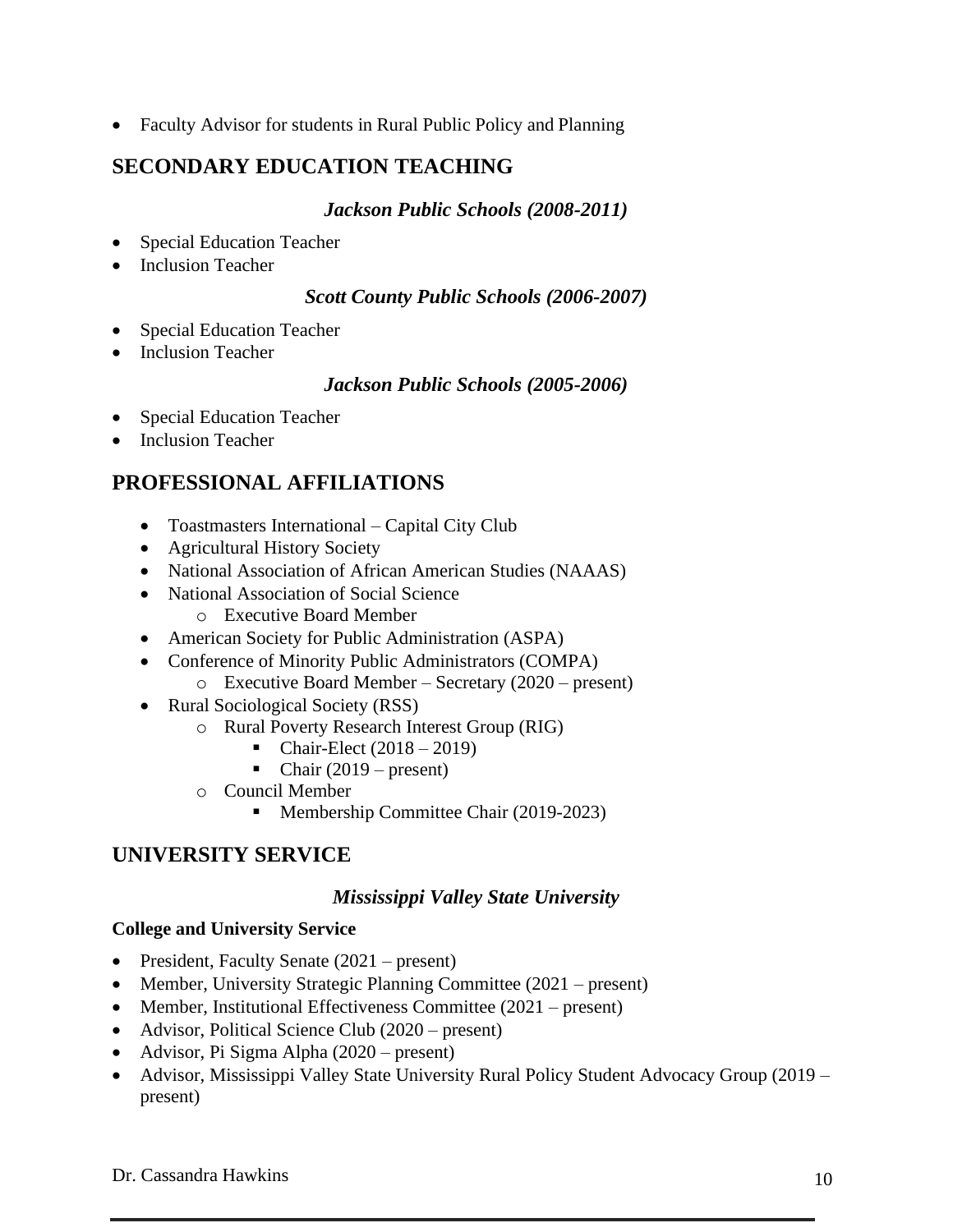- Member, Technology and Telecom Committee, Office of the President (2019 present)
- Member, Food Pantry Committee (2019 present)
- Member, Graduate Studies Council Policy Committee (2018 present)
- Member, Graduate Studies Council Publicity Committee (2018 present)
- Member, Graduate Studies Council (2018 present)
- Webmaster, Graduate Studies Council (2018 present)

#### **Departmental Service**

- Faculty Senate Member, Department of Social Sciences (2020 present)
- Member, Rural Public Policy and Planning Assessment Committee (2019 present)
- Chair, Rural Public Policy Graduate Curriculum Committee (2019 present)
- Member, Government and Politics Assessment Committee (2019 present)
- Member, Government and Politics Committee (2019 present)
- Member, Rural Public Policy Comprehensive Exam Committee (2018 present)
- Member, Retention and Recruitment Committee (2018 present)
- Webmaster, Department of Social Sciences (2018 present)
- Member, Admissions Committee (2018 present)
- Member, Social Science Department Taskforce (2018 present)

### *Jackson State University*

#### **College and University Service**

- Member, Institute of Cyberlearning Assessment, Jackson State University (2015)
- Co-Advisor, Golden Key International Honour Society, Jackson State University (2014 2015)
- Volunteer Faculty Tutor, Richard Wright Writing Center
- Member, Faculty Handbook Committee, Jackson State University (2014 2015)
- Member, Distance Learning Implementation Team (2013 2015)
- Member, Cyberlearning Research Group (2013 2015)

### **Departmental Service**

- Member, P. R. A. C. T. I. C. E.  $(2014 2015)$
- Member, Night Lab Coordinator Search Committee (2014 2015)
- Member, Garrick R. Shelton Developmental Studies Award Committee (2014 2015)
- Chair, Technology, Summer Developmental Program Committee (2014 2015)
- Chair, Publicity Committee, Undergraduate Studies (2014 2015)
- Member, Undergraduate Studies YouTube Channel Committee (2013 2015)

# **PROFESSIONAL SERVICE**

### *Journal Manuscripts Reviewer*

- Editorial Board Member, Journal of Agriculture, Food Systems, and Community Development, (2021 – present)
- Editorial Review Board, International Journal of Cross-Industry Multicultural Leadership  $(2020 - \text{present})$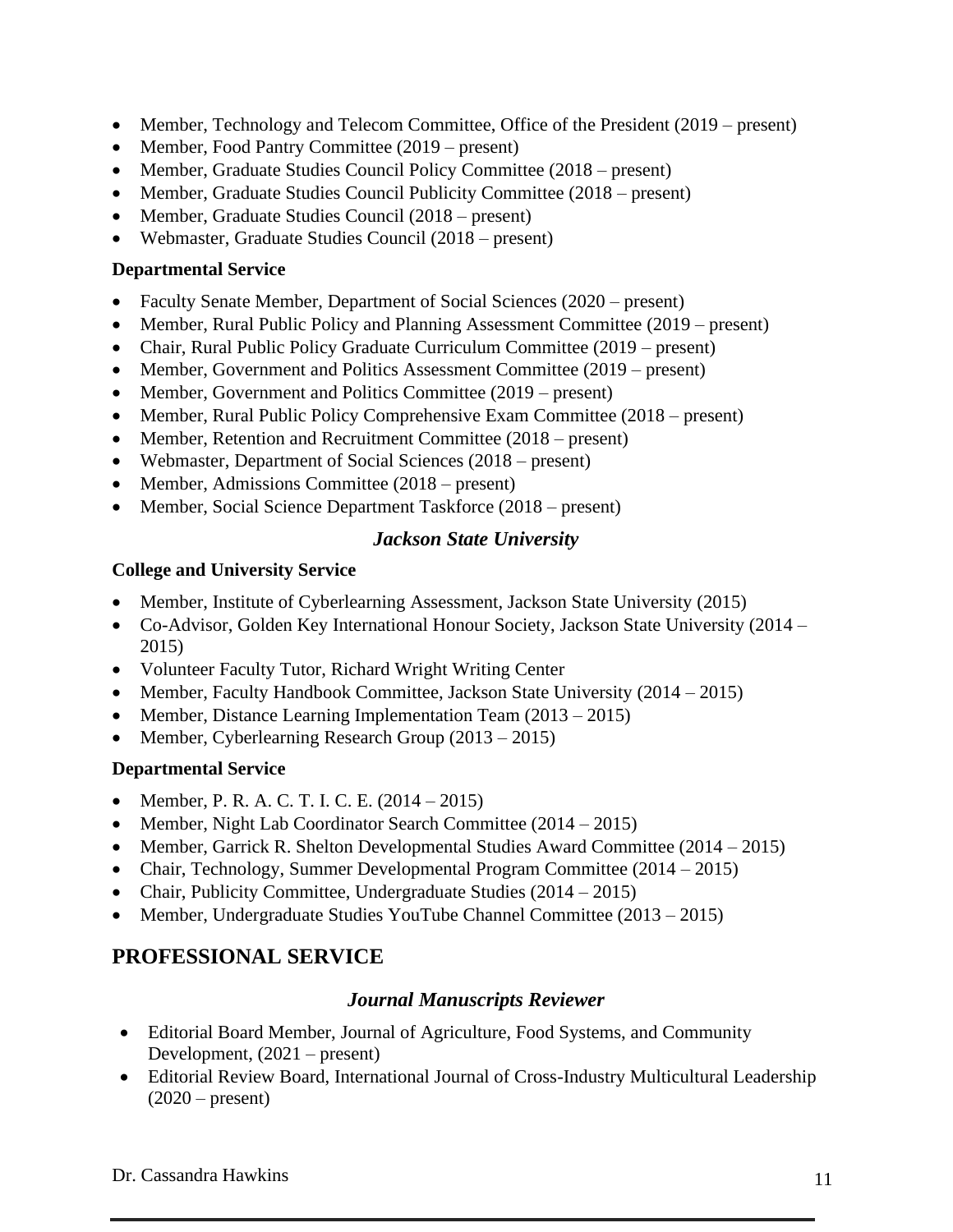- Manuscript Reviewer, International Journal of Cross-Industry Multicultural Leadership  $(2020 - present)$
- Manuscript Reviewer, Food Security: The Science, Sociology, and Economics of Food Production and Access to Food Journal (2019 – present)
- Manuscript Reviewer, Journal of Agriculture, Food Systems, and Community Development,  $(2016 - present)$
- Manuscript Reviewer, American Marketing Association and Public Policy Conference  $(2014 - present)$
- Manuscript Reviewer, National Social Science Association (2014 2016)
- Manuscript Reviewer, Mississippi Urban Research Center Online Journal of Rural and Urban Research (2014 – 2016)

## *Service to Professional Societies*

- Executive Board, National Social Science Association (2021 present)
- Chair of the Rural Sociological Society Membership Committee (2021 2022)
- Chair-Elect of the Rural Sociological Society Membership Committee (2020 present)
- Secretary and Executive Board Member, Conference of Minority Public Administrators (2020 – present)
- NASPAA Annual Conference Diversity and Social Equity Committee (2019 present)
- Chair of the Rural Sociological Society Rural Poverty Research Interest Group (2019 present)
- Chair-Elect of the Rural Sociological Society Rural Poverty Research Interest Group (2018)  $-2019$
- President-Elect, Mississippi Association of Developmental Education (2014 2015)
- Vice-President, Mississippi Association of Developmental Education (2014)
- Public Relations Chair, Urban League Greater Jackson Young Professionals (2013 2014)

### *Professional Research and Committees*

- Statewide Food Security Conference Planning Committee, Mississippi Center for Justice  $(2019 - 2020)$
- Grant Reviewer, National Science Foundation Graduate Research Fellowship (2019 present)
- Research Team Member, Mississippi Food Insecurity Project, Mississippi State University, Starkville, MS (2018 – present)
- Member, Heirs Property Steering Committee, Southern Rural Development Center, Mississippi State University, Starkville, MS (2018 – present)
- Member, Political Liaison and Advisory Committee Mississippi Association of Developmental Education (2014)

# **PUBLIC SERVICE**

### *Service in Official or Advisory Positions*

- Institute for the Advancement of Minority Health, Board of Directors (2019 present); Secretary (2020 – present)
- College and University Anti-Hunger Alliance (2019 2020)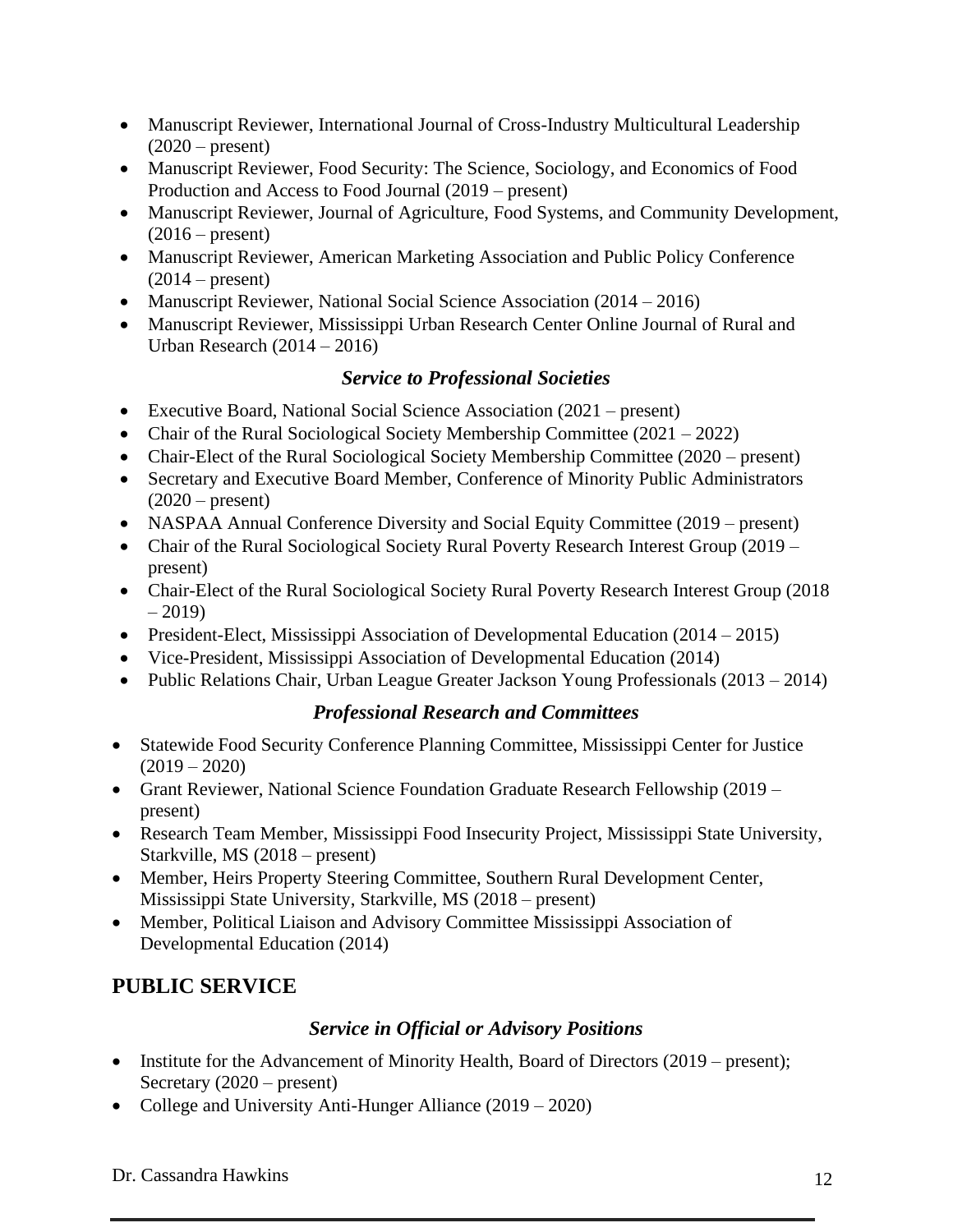• Mississippi Food Policy Council, Board Member and Secretary (2018 – 2020)

## *Membership on Community Service Committees and Boards*

- Mississippi Making Strides Against Breast Cancer Awareness
	- o Marketing Committee 2016; Publicity Committee 2018; Social Media 2020

## *Volunteer Work*

- Volunteer Judge. DCHBCUAA STEM Program (2019)
- Ambassador. G.V. (Sonny) Montgomery Veteran Affairs Medical Center. Jackson, MS.  $(2015 - 2016)$
- Communications Volunteer. American Red Cross Mississippi Southwest Region. Flowood, MS. (2016)
- Government Records Aide Volunteer. Mississippi Department of Archives and History  $(2015 - 2016)$
- Museum Ambassador. Mississippi Department of Archives and History (2017 present)

# **SPECIAL HONORS AND AWARDS**

- 2021 2022 Mississippi Black Leadership Institute Cohort
- Pi Sigma Alpha Honor Society
- Who's Who in America
- 2019 Toyota Leadership Academy Mississippi Valley State University
- 2019 2021 Class of Whisenton Public Scholars by the Joffre T. Whisenton & Associates, Inc. and supported by the Charles F. Kettering Foundation
- Alpha Epsilon Lambda National Honor Society
- Best Overall Faculty/Staff Oral 4th Annual Centers for Research Excellence Symposium: Research Seminar Series – Alcorn State University
- Golden Key Honour Society
- Beta Kappa Chi National Scientific Honor Society
- 3rd Place Ph.D. Division Presentations Jackson State University Public Policy Student Symposium 2014 Fall
- Certificate of Participation Jackson State University Public Policy Student Symposium 2014 Fall
- University College Award Jackson State University For Exemplary Leadership in Innovative Teaching
- Certificate of Outstanding Scholastic Achievement as a Doctoral Student Jackson State University
- 2nd place 30-34 Division SWEETNESS "Fight Against Obesity" 5K Walk 2013 Attendance Scholarship – Cyberlearning Summit – Jackson State University
- Global Inquiry Faculty Teaching Seminar (GIFTS) Fellow Jackson State University
- Certificate of Appreciation Student Policy Debate Conference of Minority Public Administrators
- Doctoral Student Most Exemplifying Public Policy and Administration Jackson State University
- Jackson State University Graduate Tuition Waiver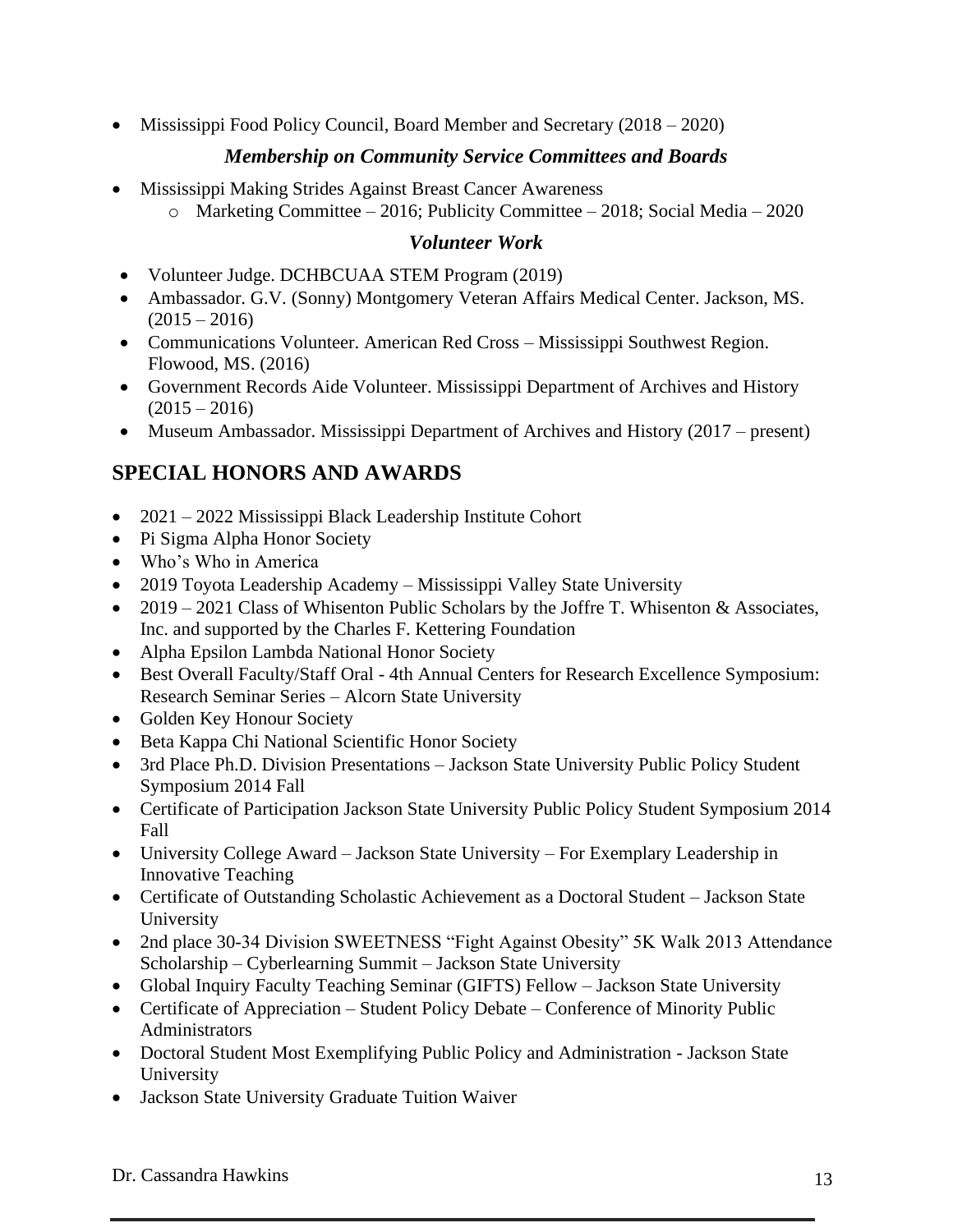- Jackson State University Graduate Assistantship Master and Doctorate Levels Sigma Tau Delta Honor Society
- National Scholars Honor Society
- Presidential Award for Educational Achievement for being a proficient teacher in Language Arts and Mathematics
- 2003 graduate of AMERICORPS WEB Du Bois Honors College Student Dean's List
- Jackson State University Developmental Scholarship Brown Bottling Group Scholarship
- Jackson State University Academic Scholarship

# **CERTIFICATIONS**

- Google Project Management Certification Program 2021
	- [Foundations of Project Management –](https://coursera.org/share/9c69f6c7b21abe50ca2f9520f7b88cdc) Completed June 2021
	- [Project Initiation: Starting a Successful Project –](https://coursera.org/share/b1cdff9502bb498e38fcc21af4891f16) Completed June 2021
- Project Management Kepner-Tregoe Training Certification
- Qualtrics Research Core Expert Certification

## **TEACHING CERTIFICATION**

Mississippi Department of Education Teaching Certification; Expires 06/30/2026

### *Endorsements:*

- 221 MILD/MOD Disabilities (K-12)
- 119 English (7-12)
- 171 Psychology (7-12)
- 192 Social Studies (7-12)

## **COMPUTER SKILLS**

Notion; Notability; GoodNotes; Qualtrics; Adobe Creative Cloud, Canva; Adobe InDesign, Windows and Mac Operating Systems; QuickBooks; FreshBooks; Microsoft Office Suite; OneNote; Dropbox; Evernote; iOS applications: Keynote, Numbers, Pages; InqScribe Transcription Software; Adobe Photoshop; IBM SPSS; SQL; HTML; Access; Microsoft Project 2013; Learning Management Systems: Blackboard, Moodle, iTunesU, and Canvas; NVivo; Google Suite; Slack; Trello; Publisher, Scrivener, Asana, Wrike, Lucidchart, Mailchimp, Blogger, and WordPress.

# **ADDITIONAL SKILLS**

Training & Development; Research & Development; Learning Management System – Canvas, Blackboard, and Moodle; Program Management; Project Management; Time Management; Data Entry; Data Management; Data Analysis Skills; Teaching; Leadership Experience.

## **PROFESSIONAL DEVELOPMENT**

*Instructor*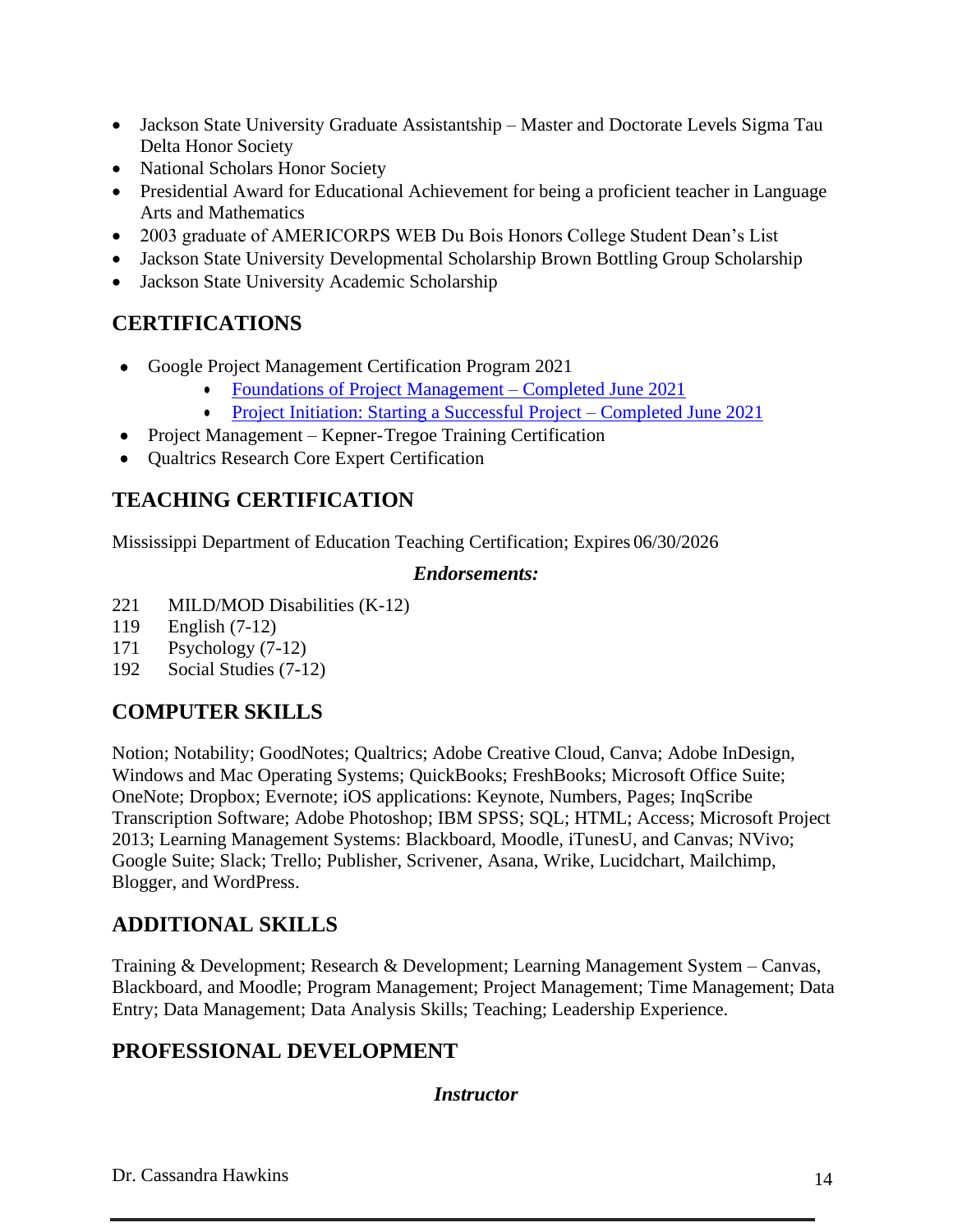- Research Methods Community Research Fellows Training (CRFT) Mississippi State Department of Health, Office of Preventive Health and Health Equity. INVITED.
- Data Visualization and Interpretation Boat People SOS, Biloxi, MS
- Analyzing Data Boat People SOS, Biloxi, MS. INVITED.
- Dressing the Body You Have Sensational Image Consulting, INC Pearl, MS.
- Basic Communications Tougaloo College, Jackson, MS.
- Taking the Blues Out of Your Wardrobe Mississippi Association of Colleges and Employers.
- Image for Entrepreneurs Women's Business Center, Forest MS.
- Looking Great on a Budget: Makeover Your Wardrobe Millsaps College, Jackson, MS.
- Effective Presentation Skills for Business Professionals Millsaps College, Jackson, MS.
- Dressing Appropriately Mendenhall Middle School Mendenhall, MS.
- Dressing Professionally on a Budget Southern Farm Bureau Life Insurance Jackson, MS
- Finding a Job in a Slumping Economy American Bar Association Law Student: Division's 5th Circuit Spring Meeting- Mississippi College School of Law, Jackson MS.
- Understanding the Importance of Looking Great The Imagine Me Project, D'Lo, MS.

## *Participant*

- Toyota Production System Training Toyota Mississippi Plant
- Community Health Worker Advocate Training University of Mississippi Medical Center December 2019
- 2019 NASPAA Accreditation Institute
- 2019 NASPAA Site Visit Training
- The State Inpatient Database (SID): Navigating the Universe of Inpatient Discharge **Abstracts**
- Developmental Evaluation: Rewards, Perils, and Anxieties
- A Structural Equation Modeling Approach to Discrimination Effects on Immigrant and Refugee Health
- Ancillary Studies in REGARDS: Oh, the Places You'll Go
- Addressing Questions of Organizational Change with Secondary Longitudinal Data: Illustrations from the Hospital Industry
- City on the Line: How Baltimore Transformed Its Budget to Beat theGreat Recession and Deliver Outcomes
- The Oxford Handbook of Global Policy and Transnational Administration,edited by Kim Moloney and Diane Stone
- National Science Foundation grant workshop
- Assessing Racial Differences and Social Determinants of a Health withinThe ACTIVE Intervention Study
- Cost of Instruction: Using Analytics to Improve Decision-Making About Academic Programs
- Grants Resource Center training
- Impacts of Student Loan Debt on Workforce Webinar
- ASPA: Getting Hired and the Compensation Equation
- The State Inpatient Database: Navigating the Universe of Inpatient Discharge Abstracts
- 7 Things to Consider Before Developing an Online Course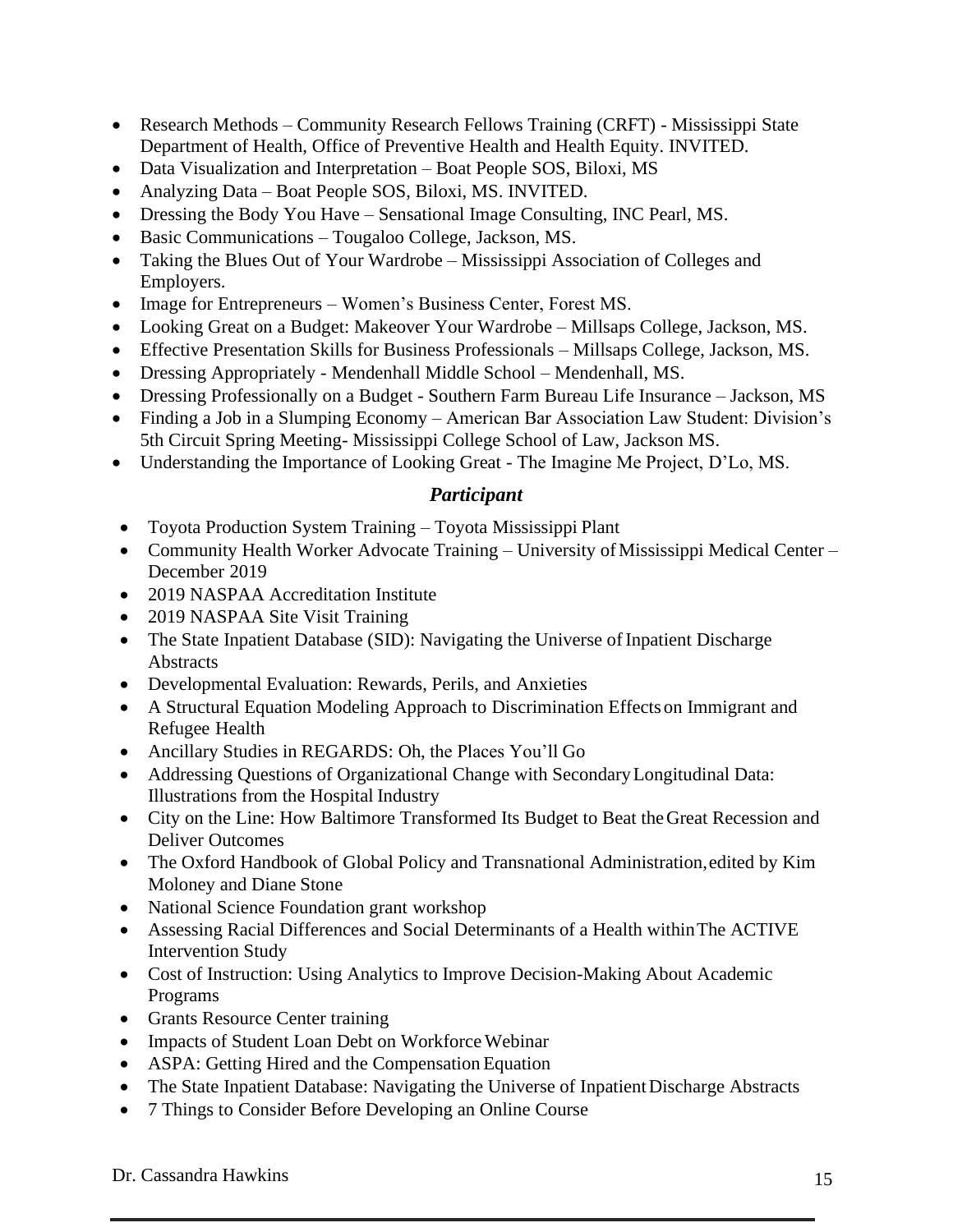- Pre-Assessment Report Submission Workshops
- OPM Webinar: Pathways Program and Resume Writing
- Identifying and Eliminating Common Administrative Barriers for Transgender Students
- Engage and Empower Students by Using Wikipedia
- From Cross Examination to Safe harbors: A New Day in Title IX Compliance
- Grading Strategies to Promote Academic Integrity and Rigor
- An Integrated Approach to Student Exams
- Building Resilience and Sustainability in Underserved Communities
- Building Mississippi Food Systems Leadership Training, Sponsored by the National Center for Appropriate Technology's Food JusticeCollaborative
- 14<sup>th</sup> Annual Qualitative Research Summer Intensive, Sponsored by Odum Institute and Research Talk at the University of North Carolina – Chapel Hill
- Accessing Detailed Statistics on Race, Hispanic Origin, and Ancestry Groups Census Data **Training**
- MAPLAB Census Data Training
- Microsoft Excel 101 and 102
- Kepner-Tregoe Project Management Training
- Blogging University WordPress,
- SQL Database Training
- Adobe Photoshop
- Collaborative Institutional Training Initiative (CITI)
- Mental Health First Aid Training Mississippi Department of Mental Health
- Pre-Award Grants Management Workshop for Faculty
- Qual 101: Using Qualtrics Survey Software Training
- Cayuse: Pre-Award Grant Proposal Preparation Training
- Hootsuite University Higher Education Program
- Teaching Institute Pacific Crest
- Blackboard Training: Creating an Online Newspaper
- Blackboard Training: Using Audio and Video in the Classroom
- Connect Training from McGraw-Hill
- Teaching Online with Blackboard Training
- Designing and Creating Courses in Blackboard Training
- Get Your Game On: Winning Developmental Writing and Reading and Student Success Strategies -TeamUP workshop
- 4Ws Writing Institute Sponsored by the Mississippi Humanities Council
- University of Mississippi Writing Project
- Fourth Annual Write Connection Conference Delta State University
- Fundamentals ofGrantsmanship East Mississippi Center for Educational Development
- Expecting Too Little Understanding Dropouts: Helping Students Graduate East Mississippi Center for Educational Development
- Helping Struggling Readers Improve Comprehension Mississippi e-Learning for Educators
- Team-building Hinds Community College RCU for Economic Development
- Highly Qualified New Teacher Symposium Mississippi Department of Education